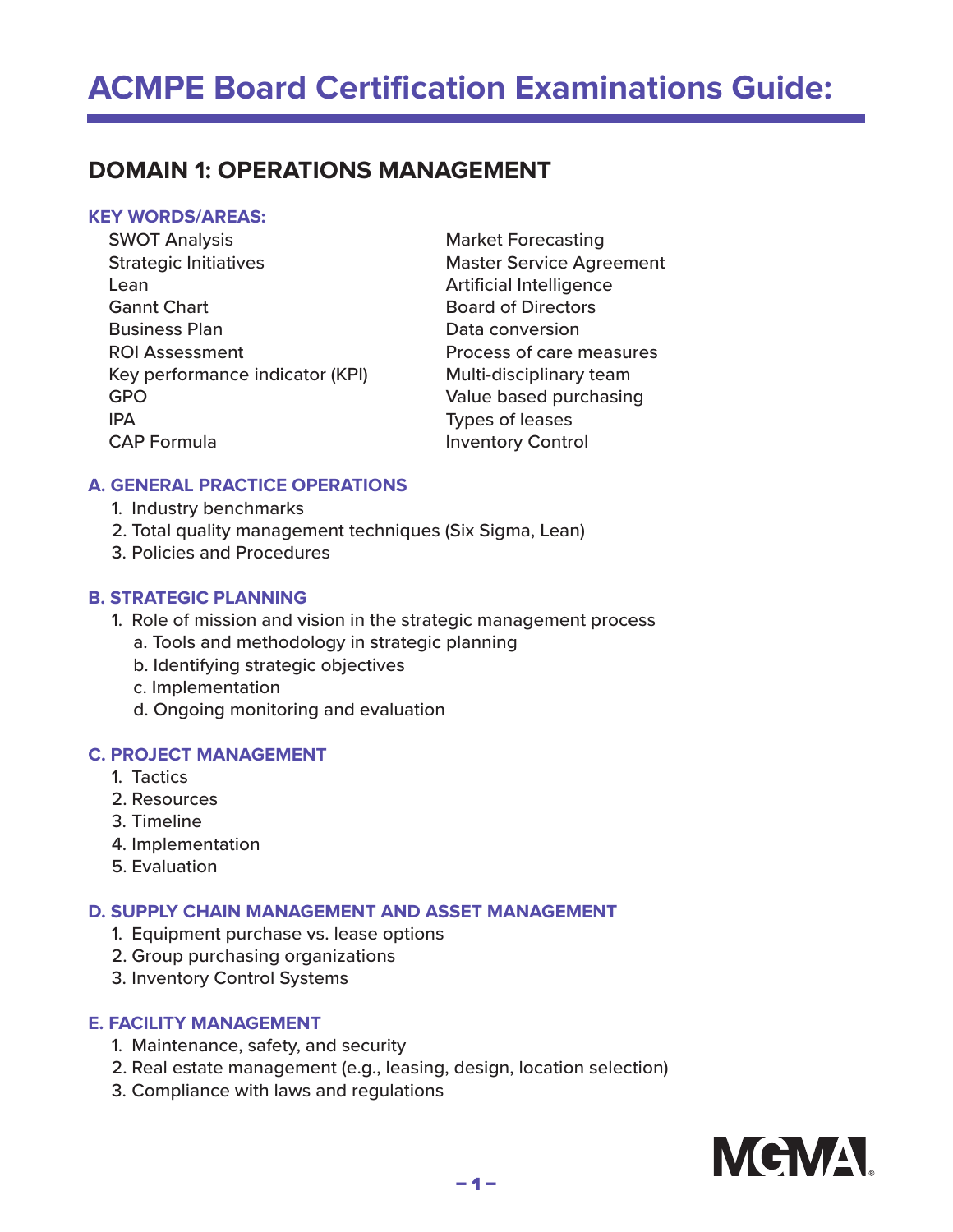# **DOMAIN 1: OPERATIONS MANAGEMENT** cont.

#### **F. BUSINESS VENTURES**

- 1. Types (e.g., joint ventures, service agreements, ACO, IPA, MSO, mergers/acquisitions)
- 2. Regulatory issues

## **G. INFORMATION TECHNOLOGY**

- 1. Evaluating and selecting IT to support operations including implementation plans a. Hardware
	- b. Software
- 2. Date Capture, Aggregation, and Analytics

## **H. COMMUNICATIONS, MARKETING, AND COMMUNITY RELATIONS PLANS**

- 1. Local market environment
- 2. Referral analysis
- 3. Legislative awareness and advocacy
- 4. Marketing Strategy (e.g., Digital, Print, community engagement)

## **I. PRODUCTIVITY, COMPENSATION, AND MONITORING OF BENCHMARKS FOR PROVIDERS**

- 1. Compensation Plans, Productivity, and Monitoring (e.g., individual, team-oriented, base salary plus incentive models)
- 2. Revenue allocation methods (e.g., collections, gross or net charges, work Rus, hybrid measures)
- 3. Expense allocation methods (e.g., collections, gross or net charges, work RVUs, hybrid measures)
- 4. Providers' employment contracts
- 5. Credentialing
- 6. Patient Relations
	- a. Service Recovery
	- b. Patient Experience

## **J. QUALITY INITIATIVES**

- 1. Utilization Management
- 2. Patient education
- 3. Quality Incentives (e.g., HEDIS Measures, Pay-for-Performance)
- 4. Coordination of care (e.g., ancillary service, specialist encounters, home health, therapy, education, hospitalization)

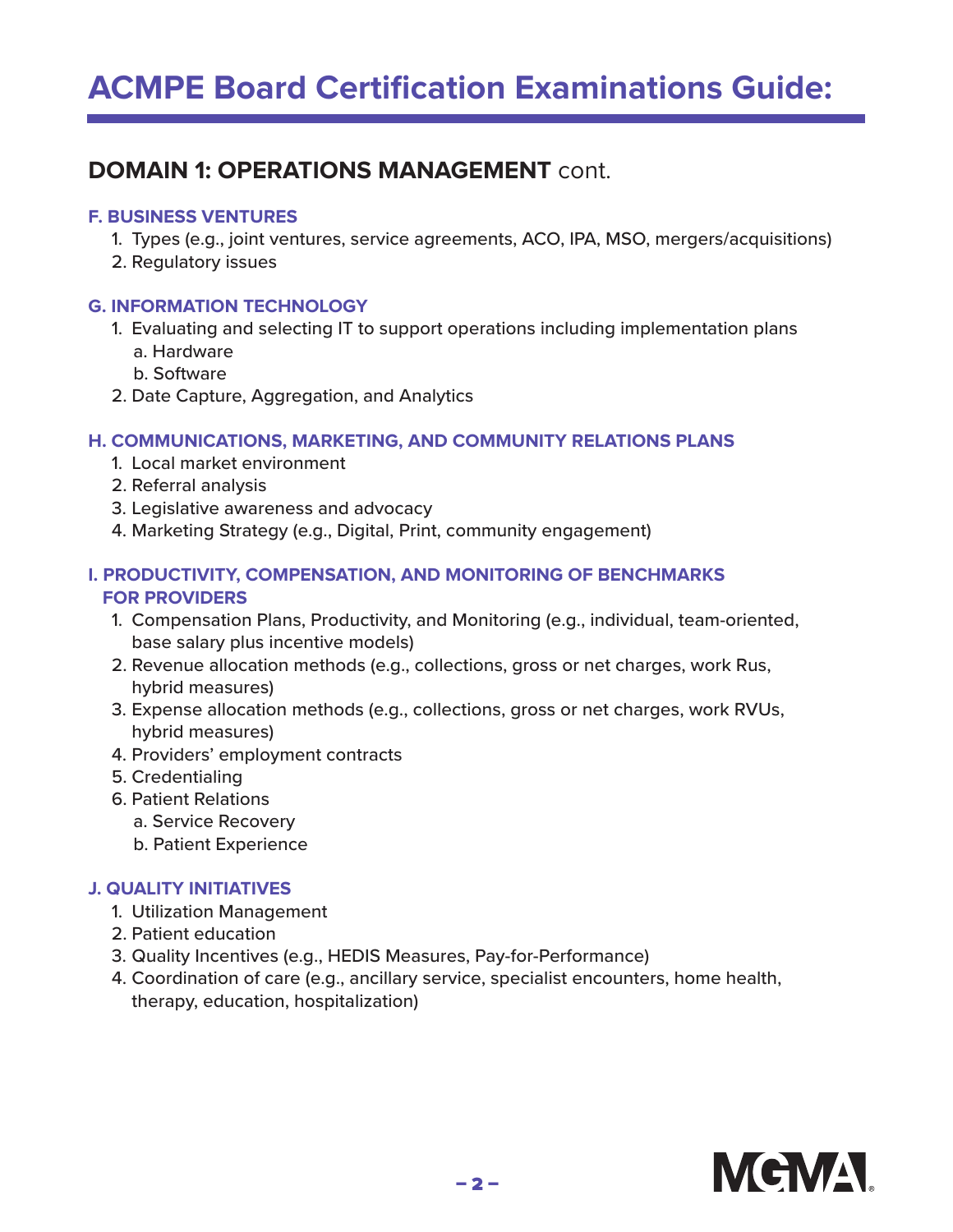# **DOMAIN 2: FINANICAL MANAGEMENT**

#### **KEY WORDS/AREAS:**

**Benchmarks** Bundled Payments RVU's Types of Revenue Standardized credentialing applications Accounts Payable Ratios and Financial Analysis Cost Allocation Types of Financial Statements Audit process review

Reimbursement rate Net collection rate Claim Adjudication Payer Types Insurance payment process **Credentialing** CAQH Elements of financial statements Variance Analysis Payroll

#### **A. REVENUE CYCLE**

- 1. Lifecycle of a claim (e.g., registration, charge entry, payment posting, insurance follow-up, collections)
- 2. Payer reimbursement policies
- 3. Payer types
- 4. Revenue cycle metrics
- 5. Payer contracting/credentialing
- 6. Revenue cycle regulations
- 7. In-house billing vs. Outsourcing
- 8. Billing/Coding Audits
- 9. Segregation of duties in the revenue cycle

#### **B. CASH FLOW MANAGEMENT**

- 1. Monitoring bank balance
- 2. Projecting cash flows
- 3. Bank reconciliation
- 4. Petty cash reconciliation
- 5. Cash receipt process
- 6. Segregation of duties over cashflow

#### **C. ACCOUNTS PAYABLE MANAGEMENT**

- 1. Basic bookkeeping (e.g., Accounts Payable Cycle)
- 2. Segregation of duties and other internal controls

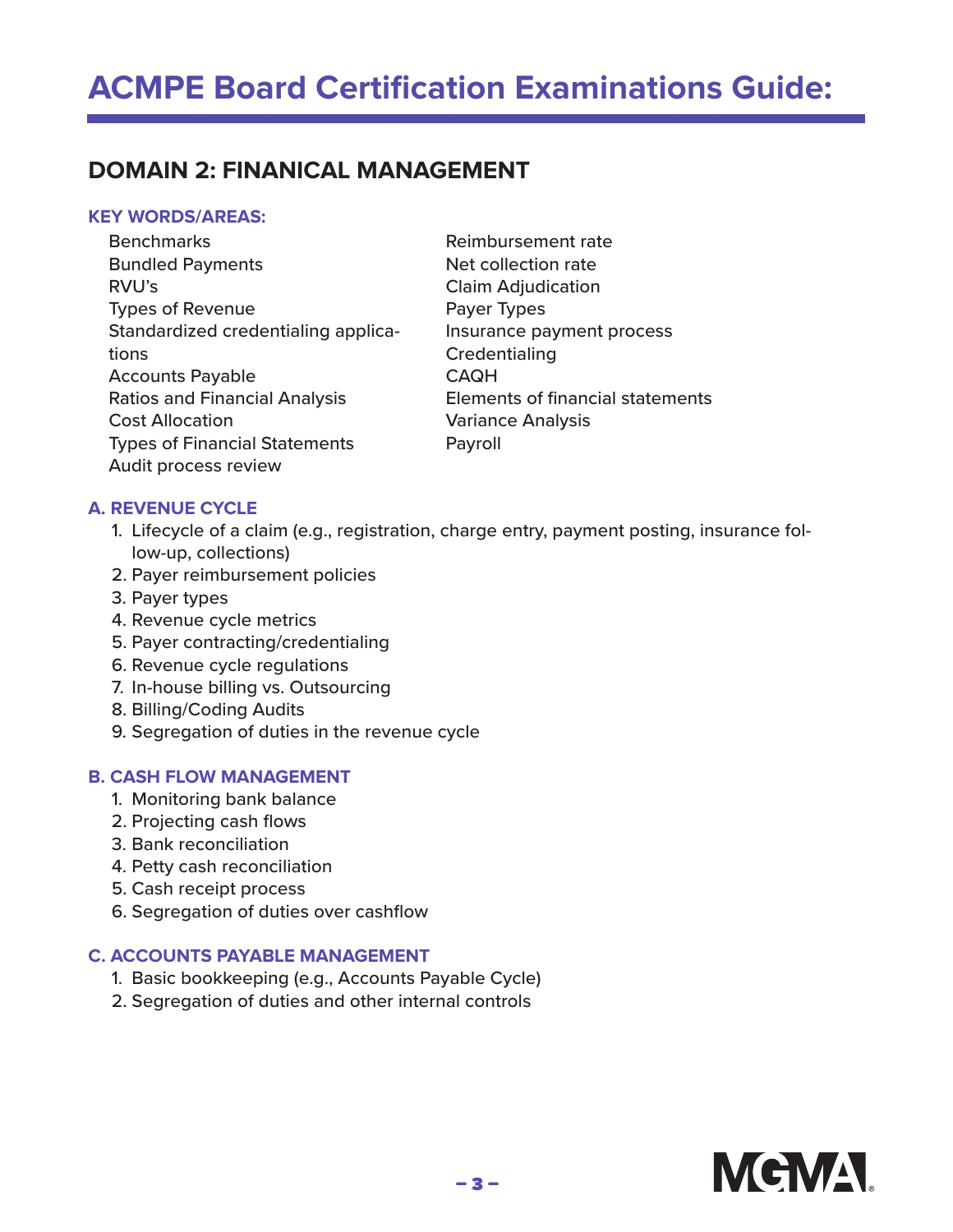# **ACMPE Board Certification Examinations Guide:**

# **DOMAIN 2: FINANICAL MANAGEMENT** cont.

#### **D. PAYROLL MANAGEMENT**

- 1. Payroll Lifecycle
- 2. Employment and payroll regulatory requirements
- 3. Payroll liabilities
	- a. Payroll withholdings (e.g., taxes, retirement plan contributions, health insurance, other benefits, and garnishments)
	- b. Accrual for employer responsibilities (e.g., taxes, retirement plan contributions)
- 4. Payroll tax depositing and reporting
- 5. Segregation of Duties

### **E. BUDGET CREATION AND MANAGEMENT**

- 1. Budget Lifecycle
- 2. Types of budgets (e.g., Capital, Operational, Cash)

### **F. FINANCIAL REPORTING**

- 1. Accounting systems and software
- 2. Generally Accepted Accounting Principles (GAAP)
- 3. Chart of accounts
- 4. Cash and accrual accounting and modified accrual accounting
- 5. Elements of financial statements, including balance sheet, assets, liabilities, equity, investments, distributions, revenues, expenses, gains, losses, and income
- 6. Projections and proforma financial statements
- 7. Ad-hoc and management reporting
- 8. Management, oversight, and distribution of financial reports

## **G. AUDIT MANAGEMENT**

- 1. Types of audits (e.g., Financial, Operational, Regulatory, Billing)
- 2. Financial statement reports (e.g., Audit, Compilation, Review)

## **H. CORPORATE TAX REPORTING**

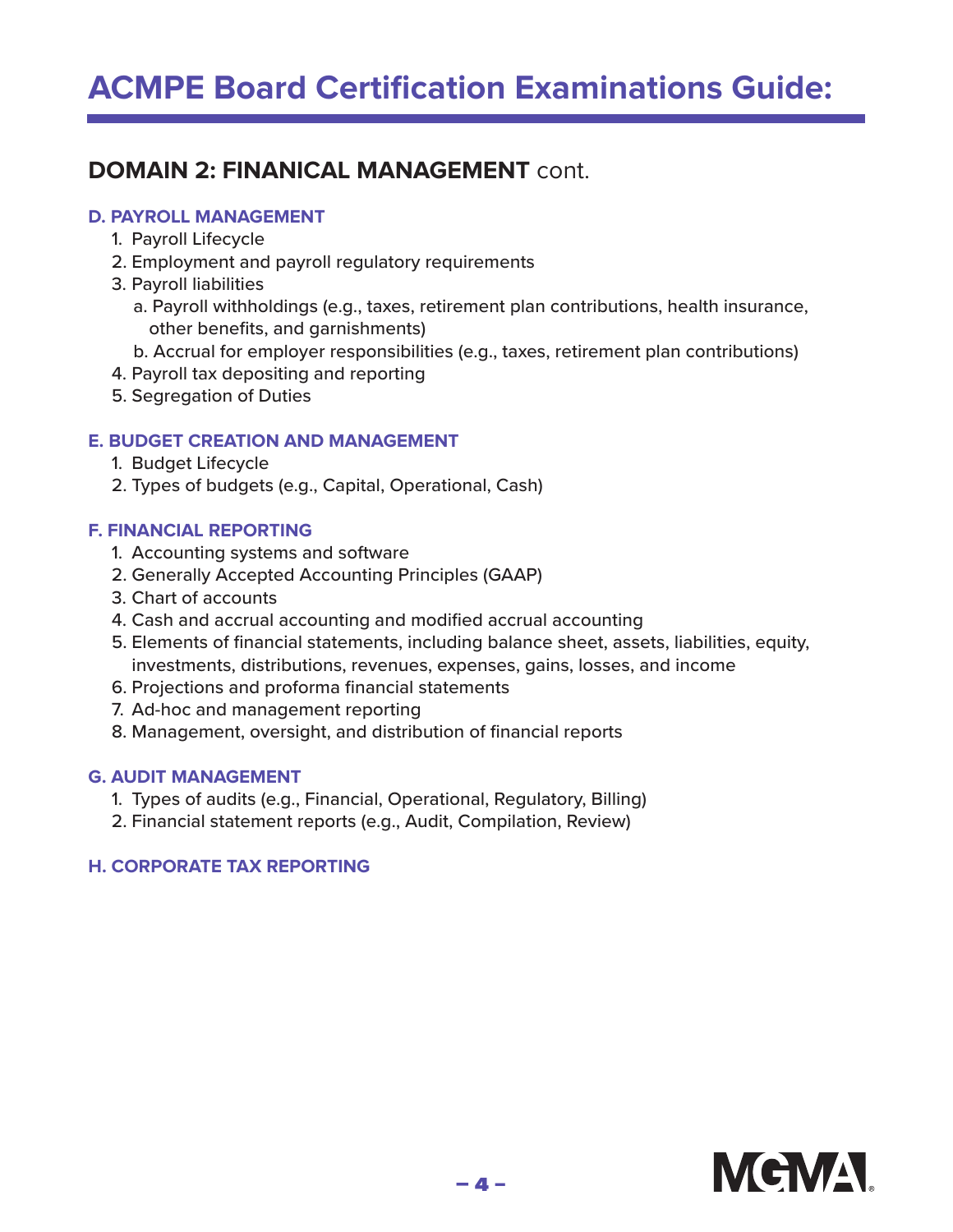# **DOMAIN 3: HUMAN RESOURCE MANAGEMENT**

#### **KEY WORDS/AREAS:**

Employee engagement **Culture** FTE FFCRA Essential Business Unsanctioned compensation

#### **A. CLINICAL AND NONCLINICAL STAFFING PLANS**

- 1. Staffing Needs Assessment
- 2. Position Descriptions

#### **B. CLINICAL AND NONCLINICAL STAFF RECRUITMENT**

- 1. Recruitment Activities
- 2. Interviewing
- 3. Pre-employment and onboarding activities

#### **C. LABOR RELATIONS AND EMPLOYMENT LAW (FEDERAL AND STATE)**

- 1. Regulatory compliance (e.g., FMLA, ADA, Wage and Hourly, Exempt vs. Non-exempt)
- 2. Company policies and procedures

#### **D. STAFF COMPENSATION AND BENEFIT PLANS**

1. Benefit selections

#### **E. TALENT MANAGEMENT**

- 1. Succession Planning
- 2. Staff development
- 3. Staff training
- 4. Performance Evaluations
- 5. Staff Retention

#### **F. EMPLOYEE ENGAGEMENT**

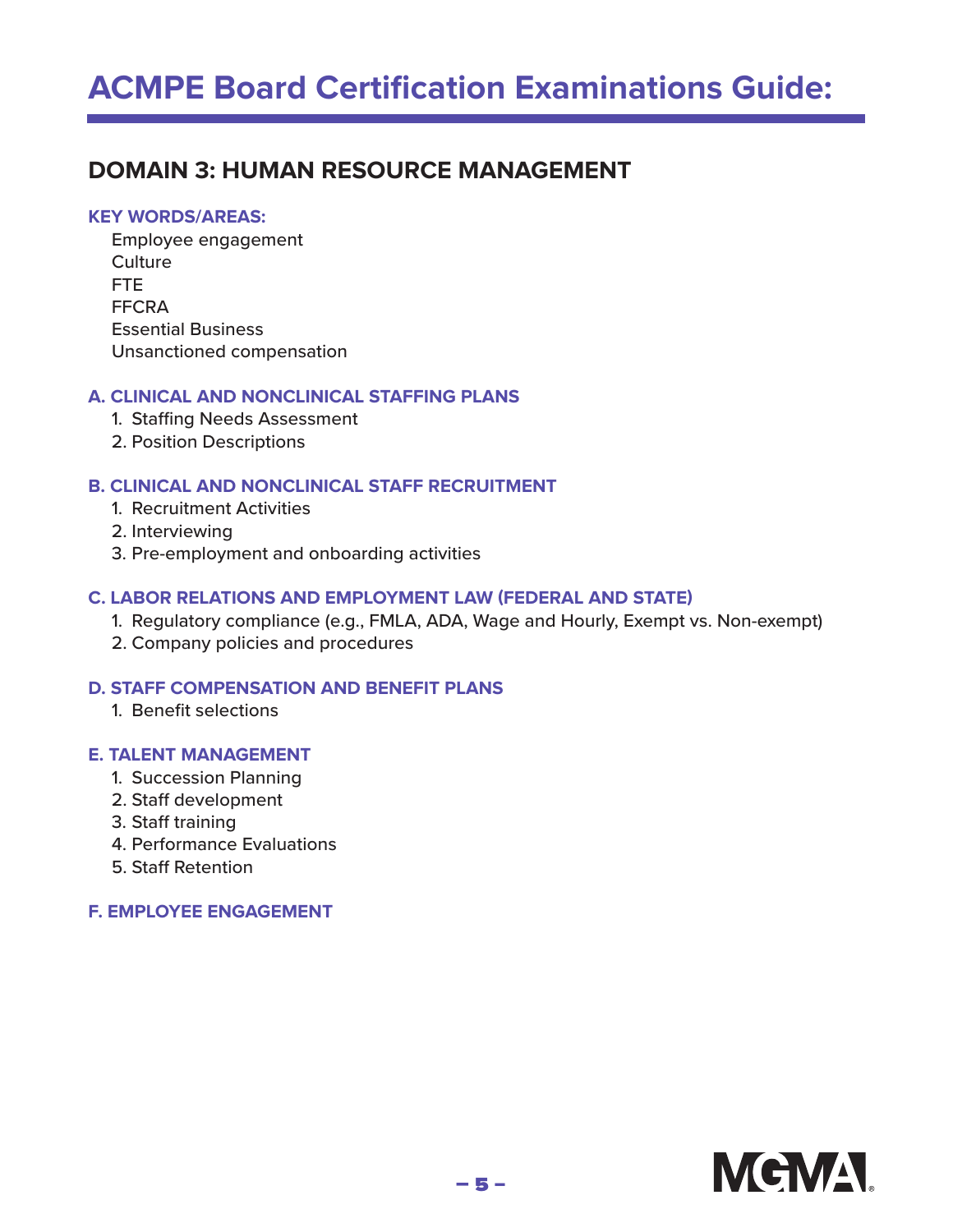# **ACMPE Board Certification Examinations Guide:**

# **DOMAIN 4: RISK AND COMPLIANCE MANAGEMENT**

#### **KEY WORDS/AREAS:**

- Ransomware Adverse Events Personal protective equipment Fraud and abuse **Privacy Security** Lab controls CLIA CAP Whistleblower **BAA**
- Release of Information Stark Law **OSHA** Medicare sanctions Disaster Planning Infection control Antitrust Informed consent Business Interruption Claims made policy

#### **A. RISK MANAGEMENT PROGRAM IMPLEMENTATION AND MAINTENANCE**

- 1. Risk prevention and mitigation (e.g., risk identification, analysis, corrective action, decision support tools)
- 2. Adverse events
- 3. Internal controls and audits
- 4. Media relations

#### **B. COMPLIANCE WITH APPLICABLE LAWS AND REGULATIONS**

- 1. Federal and state requirements and reporting (e.g., HIPAA, OSHA, fraud and abuse, biohazard, documentation and reporting standards, epidemic response requirements)
- 2. Compliance Plans

#### **C. ACCREDITATION, CREDENTIALING, AND LICENSING (INDIVIDUALS AND ORGANIZATIONS)**

- **D. EMERGENCY PREPAREDNESS**
- **E. CYBERSECURITY**